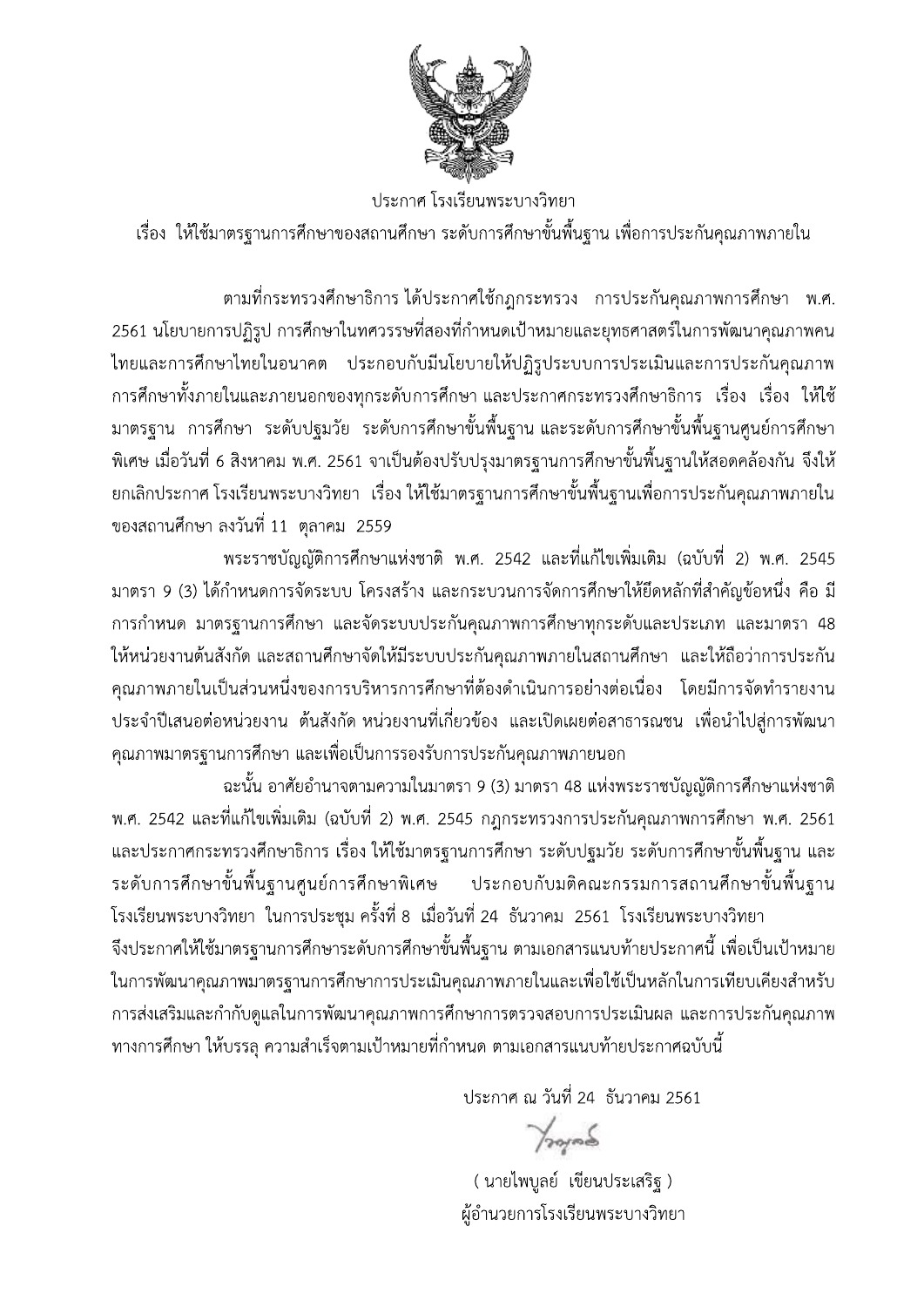# ิมาตรฐานการศึกษาของสถานศึกษา ระดับการศึกษาขั้นพื้นฐาน โรงเรียบพระบางวิทยา

ี มาตรฐานการศึกษา ระดับการศึกษาขั้นพื้นฐาน พ.ศ.2561 มีจำนวน 3 มาตรฐาน ได้แก่

มาตรฐานที่ 1 คุณภาพของผู้เรียน

- 1.1 ผลสัมฤทธิ์ทางวิชาการของผู้เรียน
- 1.2 คุณลักษณะที่พึงประสงค์ของผู้เรียน

มาตรฐานที่ 2 กระบวนการบริหารและการจัดการ

มาตรฐานที่ 3 กระบวนการจัดการเรียนการสอนที่เน้นผู้เรียนเป็นสำคัญ

แต่ละมาตรฐานมีรายละเอียด ดังนี้

## มาตรฐานที่ 1 คุณภาพของผู้เรียน

- 1.1 ผลสัมฤทธิ์ทางวิชาการของผู้เรียน มี 6 ประเด็นการพิจารณาดังนี้
	- 1) มีความสามารถในการอ่าน การเขียน การสื่อสาร และการคิดคำนวณ
	- 2) มีความสามารถในการคิดวิเคราะห์ คิดอย่างมีวิจารณญาณ อภิปรายแลกเปลี่ยน ้ความคิดเห็น และแก้ปัญหา
	- 3) มีความสามารถในการสร้างนวัตกรรม
	- 4) มีความสามารถในการใช้เทคโนโลยีสารสนเทศและการสื่อสาร
	- 5) มีผลสัมฤทธิ์ทางการเรียนตามหลักสูตรสถานศึกษา
	- 6) มีความรู้ ทักษะพื้นฐาน และเจตคติที่ดีต่องานอาชีพ
	- 1.2 คุณลักษณะที่พึงประสงค์ของผู้เรียน มี 4 ประเด็นการพิจารณาดังนี้
		- 1) การมีคุณลักษณะและค่านิยมที่ดีตามที่สถานศึกษากำหนด
		- 2) ความภูมิใจในท้องถิ่นและความเป็นไทย
		- 3) การยอมรับที่จะอยู่ร่วมกันบนความแตกต่างและหลากหลาย
		- 4) สุขภาวะทางร่างกาย และจิตสังคม

# มาตรฐานที่ 2 กระบวนการบริหารและการจัดการ มี 6 ประเด็นการพิจารณาดังนี้

- 2.1 มีเป้าหมายวิสัยทัศน์และพันธกิจที่สถานศึกษากำหนดชัดเจน
- 2.2 มีระบบบริหารจัดการคุณภาพของสถานศึกษา
- 2.3 ดำเนินงานพัฒนาวิชาการที่เน้นคุณภาพผู้เรียนรอบด้านตามหลักสูตรสถานศึกษา และทุกกลุ่มเป้าหมาย
- 2.4 พัฒนาครูและบุคลากรให้มีความเชี่ยวชาญทางวิชาชีพ
- 2.5 จัดสภาพแวดล้อมทางกายภาพและสังคมที่เอื้อต่อการจัดการเรียนรู้อย่างมีคุณภาพ
- 2.6 จัดระบบเทคโนโลยีสารสนเทศเพื่อสนับสนุนการบริหารจัดการและการจัดการเรียนรู้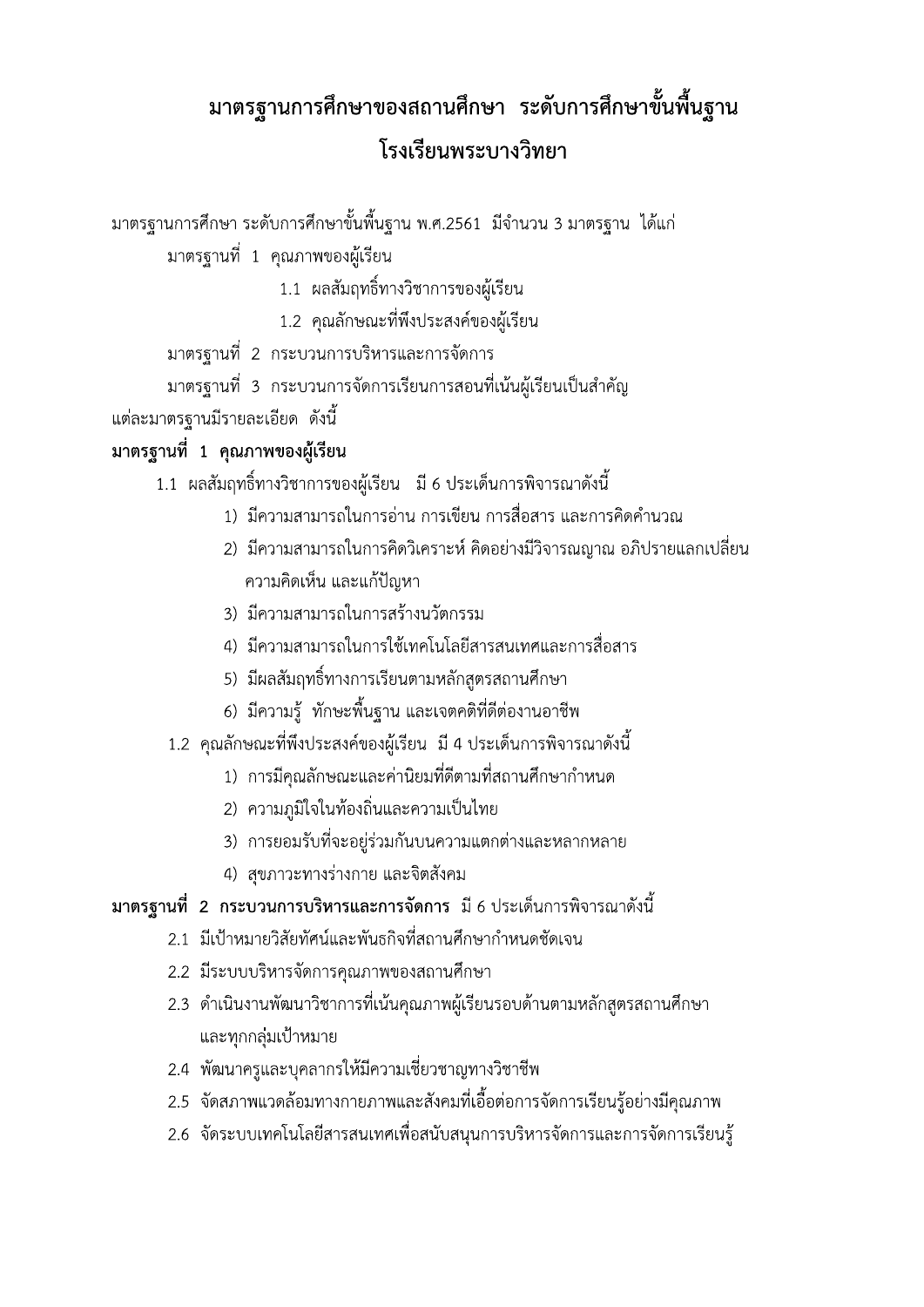# มาตรฐานที่ 3 กระบวนการจัดการเรียนการสอนที่เน้นผู้เรียนเป็นสำคัญ มี 5 ประเด็นการพิจารณาดังนี้

- 3.1 จัดการเรียนรู้ผ่านกระบวนการคิดและปฏิบัติจริง และสามารถนำไปประยุกต์ใช้ในชีวิตได้
- 3.2 ใช้สื่อ เทคโนโลยีสารสนเทศและแหล่งเรียนรู้ที่เอื้อต่อการเรียนรู้
- 3.3 มีการบริหารจัดการชั้นเรียนเชิงบวก
- 3.4 ตรวจสอบและประเมินผู้เรียนอย่างเป็นระบบและนำผลมาพัฒนาผู้เรียน
- 3.5 มีการแลกเปลี่ยนเรียนรู้และให้ข้อมูลสะท้อนกลับเพื่อพัฒนาและปรับปรุงการจัดการเรียนรู้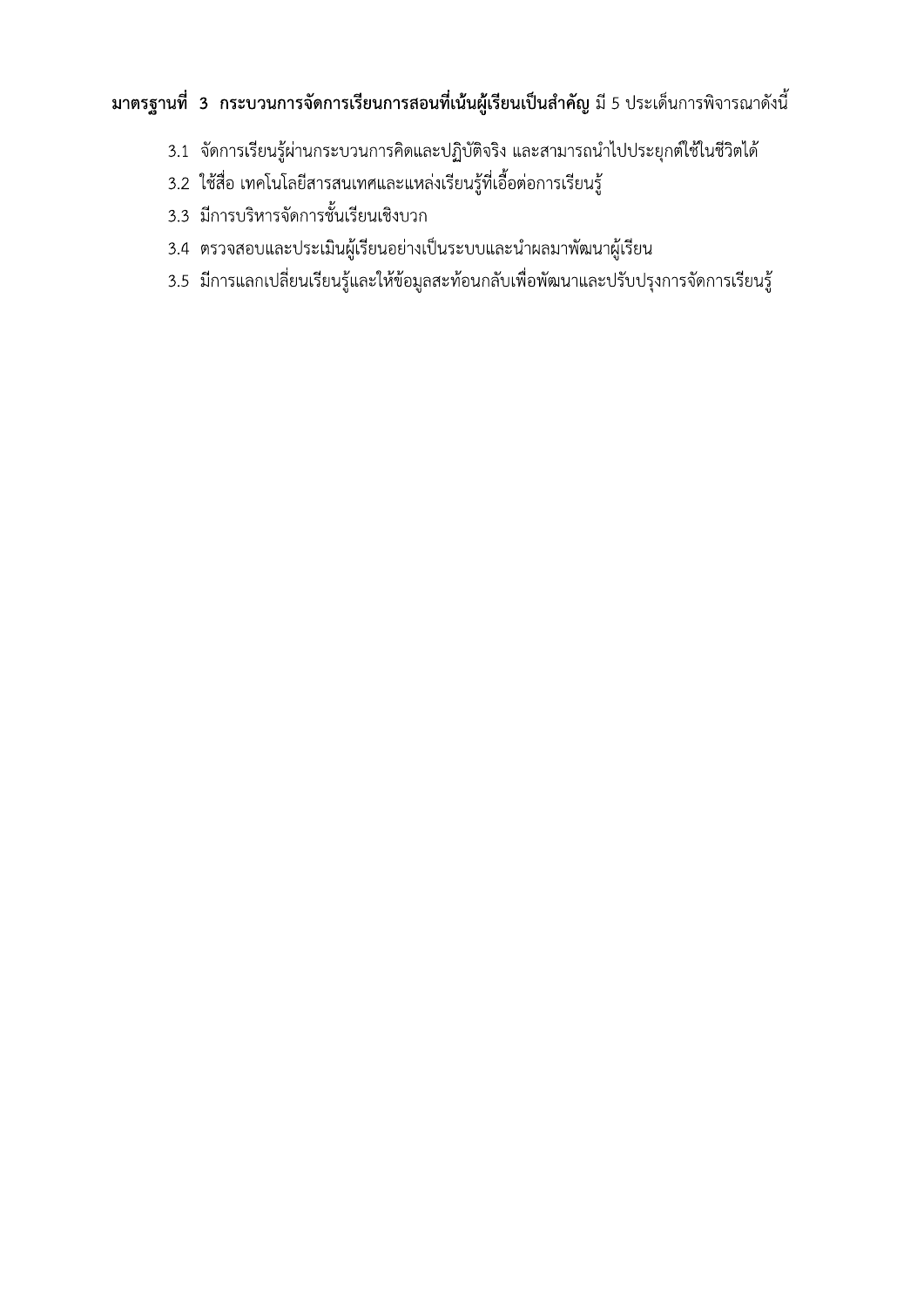

ประกาศ โรงเรียนพระบางวิทยา เรื่อง การกำหนดค่าเป้าหมายความสำเร็จ<br>-พื่อการประกันคุณภาพภายในสถานศึกษา ปิการศึกษา 2561

1111111111111111111111111111111111111111111111111111111111111111111111111111

 $\begin{picture}(160,100) \put(0,0){\line(0,1){13.5}} \put(0,0){\line(0,1){13.5}} \put(0,0){\line(0,1){13.5}} \put(0,0){\line(0,1){13.5}} \put(0,0){\line(0,1){13.5}} \put(0,0){\line(0,1){13.5}} \put(0,0){\line(0,1){13.5}} \put(0,0){\line(0,1){13.5}} \put(0,0){\line(0,1){13.5}} \put(0,0){\line(0,1){13.5}} \put(0,0){\line(0,1){13$ พระราชบัญญัติการศึกษาแห่งชาติ พ.ศ. 2542 และที่แก้ไขเพิ่มเติม (ฉบับที่ 2) พ.ศ. 2545 ิมาตรา 9 (3) ได้กำหนดการจัดระบบ โครงสร้าง และกระบวนการจัดการศึกษาให้ยึดหลักที่สำคัญข้อหนึ่ง คือ มี การกำหนด มาตรฐานการศึกษา และจัดระบบประกันคุณภาพการศึกษาทุกระดับและประเภท และมาตรา 48 ให้หน่วยงานต้นสังกัด และสถานศึกษาจัดให้มีระบบประกันคุณภาพภายในสถานศึกษา และให้ถือว่าการประกัน คุณภาพภายในเป็นส่วนหนิงของการบริหารการศึกษาที่ต้องดำเนินการอย่างต่อเนื่อง โดยมีการจัดทำรายงาน<br>---, 
 
 :
& &
 \$: 49 -C D E)2 ;-F&G ()\* !
"#49 -B
 &-

พระราชบัญญัติการศึกษาแห่งชาติ พ.ศ. 2542 และที่แก้ไขเพิ่มเติม (ฉบับที่ 2) พ.ศ. 2545<br>มาตรา 9 (3) ได้กำหนดการจัดระบบ โครงสร้าง และกระบวนการจัดการศึกษาให้ยัดหลักที่สำคัญชัยหนึ่ง คือ มี<br>การกำหนด มาตรฐานการศึกษา และจัดระบบประกั พิมเติม (ฉบับที่ 2) พ.ศ. 2545 กฎกระทรวงการประกันคุณภาพการศึกษา พ.ศ. 2561 และประกาศกระทรวงศึกษาธิการ เรื่อง ให้ใช้มาตรฐานการศึกษา ระดับปฐม<br>-การกำพนต มาตรฐานการศึกษา และจัดระบบประกันคุณภาพการศึกษาทุกระดับและประเภท และมาตรา 48<br>ให้หน่วยงานต้นสังกัด และสถานศึกษาจัดให้มีระบบประกันคุณภาพการในสถานศึกษา และไพ้ถือว่าการประกัน<br>คุณภาพภายในเป็นส่วนหนึ่งรอดารางวิทรรการศึก ศษ เมิอวันทิ 6 สิงหาคม 2561 นโยบายการปฏิรูปการศึกษาใน ทศวรรษทิสองทิกำหนดเป้าหมายและยุทธศาสตร์อย่างชัดเจนในการพัฒนาคุณภาพคนไทยและการศึกษาไทยใน<br>-อนาคต และนโยบายให้ปฏิรูประบบการประเมินและการประกันคุณภาพภายในและภายนอกทุกระดับ ก่อนมิการ ประเมินคุณภาพในรอบต่อไป รวมทั้งอัตลักษณ์และจุดเน้นของสถานศึกษา โดยความเห็น<br>-คุณภาพมาตรฐานการศึกษา และเพื่อเป็นการรองรับการประกันคุณภาพภาะ<br>พ.ศ. 2542 และที่แก้ไขเพิ่มเติม (ฉบับที่ 2) พ.ศ. 2545 กฎกระทรวงการ<br>และประกาศกระทรวงศึกษาธิการ เรื่อง ให้ใช้มาตรฐานการศึกษา ระดับปุ<br>ระดับการศึกษาขั้นพื้นฐานศูนย์ ฉะนั้น อกคัยอำนาจตามกันการการ (3) มาตรา 48 แห่งพระราชนักผู้หักการ 48 แห่งพระราชนัก<br>1988 - 2542 และที่แก้ไขเพิ่มเติม (สบับที่ 2) พ.ศ. 2545 กฎกระทรวงการประกันคุณภาพการศึกษา พ.ศ. 2561<br>และประกาศกระทรวงศึกษาธิการ เรื่อง ให้ไข้ าศัยอำนาจตามความในมาตรา 9 (3) มาตรา 48 แห่งพระราชบัญญัติการศึกษ<br>าศัยอำนาจตามความในมาตรา 9 (3) มาตรา 48 แห่งพระราชบัญญัติการศึกษา<br>พาธิการ เรื่อง ให้ใช้มาตรฐานการศึกษา ระดับปฐมวัย ระดับการศึกษาขั้นพื้น<br>มศูนย์การศึกษาพิเศ

รียนพระบางวิทยา ไนการประชุม ครั้งที่ 8 เมื่อวันที่ 24 ธันวาคม 2561 โรงเรียน พระบางวิทยา และมิส่วนร่วมของของผู้ที่เกี่ยวข้อง ทั้งบุคลากรทุกคนในโรงเรียน ผู้ปกครอง และประชาชนใน ะที่แก้ไขเพิ่มเติม (ฉบับที่ 2) พ.ศ. 2545 กฎกระทรวงการประกันคุณภาพกา<br>ะทรวงศึกษาธิการ เรื่อง ให้ใช้มาตรฐานการศึกษา ระดับปฐมวัย ระดับการศึก<br>ขั้นพื้นฐานศูนย์การศึกษาพิเศษ เมื่อวันที่ 6 สิงหาคม 2561 นโยบายการ<br>ทำหนดเป้าหมายแ ชุมชนให้มิความเหมาะสมและสอดคล้อง จิ้งประกาศ ก้าหนดค่าเป้าหมายความสำเร็จ<br>-ระดับการศึกษาขั้นพื้นฐานศูนย์การศึกษาพิเศษ เมื่อวันที่ 6 สิงหาคม 2561 นโยบายการปฏิรูปการศึกษาใน<br>พควรรษที่สองที่กำหนดเป้าหมายและยุทธศาลตร์อย่างขัดเจนในการพัฒนาคุณภาพคนไทยและการสักษาไทยใน<br>อนาคต และนโยบายให้ปฏิรูประบบการประเ การศึกษา 2561 ตามเอกสารแนบท้ายประกาศนี้ เพื่อเป็นเป้าหมายในการพัฒนา เพิเศษ เมื่อวันที่ 6 สิงหาคม 2561 นโยบายการปฏิรูปการศึกษาใน<br>รศาสตร์อย่างชัดเจนในการพัฒนาคุณภาพคนไทยและการศึกษาไทยใน<br>ระเมินและกุกรประกันคุณภาพภายในและภายนอกทุกระดับ ก่อนมีการ<br>กษณ์และจุดเน้นของสถานศึกษา โดยความเห็นชอบของคณะ คุณภาพมาตรฐานการศึกษาการประเมินคุณภาพภายในและเพื่อใช้เป็นหลักในการเทียบเคียงสำหรับการส่งเสริม<br>-และกำกับดูแลไนการพัฒนาคุณภาพการศึกษาการตรวจสอบการประเมิน มินผล และการประกันคุณภาพทาง การศึกษา ให้บรรลุ ความสำเร็จตามเป้าหมายทิก้าหนด ตามเอกสารแนบท้ายประ<br>-ดเน้นของสถานศึกษา โดยความเห็นชอบของคณะกรรมการ<br>รประชุม ครั้งที่ 8 เมื่อวันที่ 24 ธันวาคม 2561 โรงเรียน<br>ทั้งบุคลากรทุกคนในโรงเรียน ผู้ปกครอง และประชาชนใน<br>ศ กำหนดค่าเป้าหมายความสำเร็จตามมาตรฐานการศึกษา<br>แอกสารแนบท้ายประกาศนี้

 $\frac{1}{2}$ ระกาศ ณ วันที่ 24 เดือน ธันวาคม พ.ศ. 2561

> ( นายไพบูลย์ เขียนประเสริฐ ) ผู้อำนวยการโรงเรียนพระบางวิทยา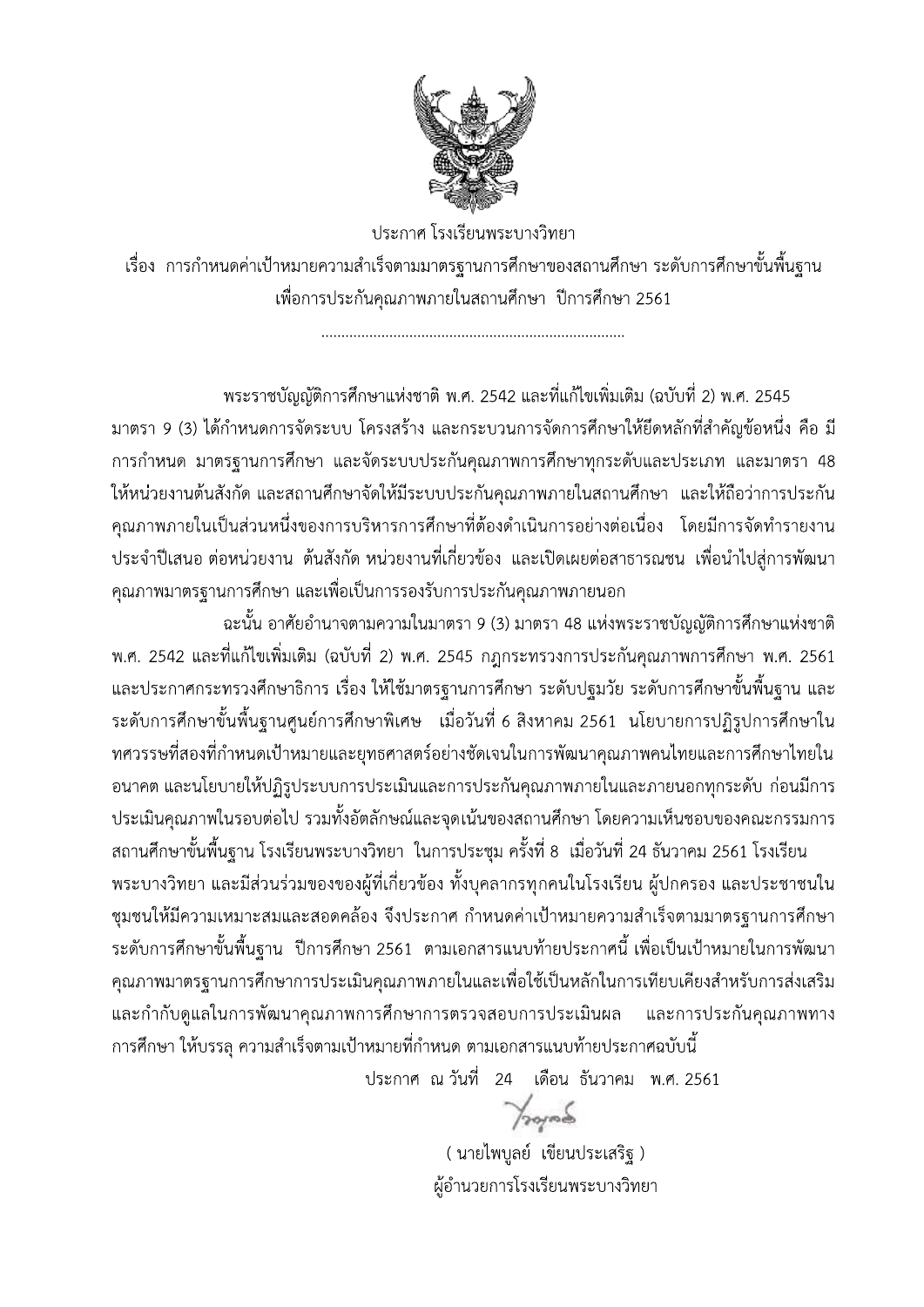้การกำหนดค่าเป้าหมายแนบท้ายประกาศ โรงเรียนพระบางวิทยา เรื่อง การกำหนดค่าเป้าหมายการพัฒนาตามมาตรฐานการศึกษาของสถานศึกษา ระดับการศึกษาขั้นพื้นฐาน เพื่อการประกันคุณภาพภายในสถานศึกษา

| มาตรฐานการศึกษา                                                  | ้ค่าเป้าหมาย<br>(ระดับคุณภาพ) |
|------------------------------------------------------------------|-------------------------------|
| ้มาตรฐานที่ 1 คุณภาพของผู้เรียน                                  | ดี                            |
| 1.1 ผลสัมฤทธิ์ทางวิชาการของผู้เรียน                              | (ระดับ 3)                     |
| 1.2 คุณลักษณะที่พึงประสงค์ของผู้เรียน                            |                               |
| ิมาตรฐานที่ 2 กระบวนการบริหารและการจัดการ                        | ดีเลิศ                        |
|                                                                  | (ระดับ 4)                     |
| ิมาตรฐานที่ 3 กระบวนการจัดการเรียนการสอนที่เน้นผู้เรียนเป็นสำคัญ | ดี                            |
|                                                                  | (ระดับ 3)                     |

ตัวชี้วัดและค่าเป้าหมายความสำเร็จตามประเด็นพิจารณา

ของมาตรฐานการศึกษาของสถานศึกษาระดับการศึกษาขั้นพื้นฐาน

ิมาตรฐานที่ 1 คุณภาพของผู้เรียน จำนวน 10 ประเด็นการพิจารณา ระดับคุณภาพ ดี

1.1 ประเด็นการพิจารณาด้านผลสัมฤทธิ์ทางวิชาการของผู้เรียน ี จำนวน 6 ประเด็นการพิจารณา ระดับคุณภาพ ดี

#### 1.1 ผลสัมฤทธิ์ทางวิชาการของผู้เรียน

ี้ 1) มีความสามารถในการอ่าน การเขียน การสื่อสาร และการคิดคำนวณ

- 1.1 นักเรียนร้อยละ 70 มีความสามารถในการอ่าน การเขียนภาษาไทย อยู่ในระดับดี ตามเกณฑ์ การประเมินของสถานศึกษา
- 1.2 นักเรียนร้อยละ 70 ผ่านการประเมินสมรรถนะสำคัญของผู้เรียน ด้านความสามารถใน การสื่อสารในระดับดี
- ี 1.3 นักเรียนร้อยละ 70 มีความสามารถการสื่อสาร การนำเสนอผลงานได้ตามเกณฑ์ของสถานศึกษา
- ี 1.4 นักเรียนร้อยละ 70 มีความสามารถในการสื่อสารภาษาอังกฤษ ได้ตามเกณฑ์ของสถานศึกษา
- 1.5 นักเรียนร้อยละ 70 มีความสามารถในการคิดคำนวณ อยู่ในระดับดี ตามเกณฑ์การประเมิน ์ของสถานศึกษา
- ่ 2) มีความสามารถในการคิดวิเคราะห์ คิดอย่างมีวิจารณญาณ อภิปรายแลกเปลี่ยน ความคิดเห็น และแก้ปัญหา
	- 2.1 นักเรียนร้อยละ 70 ผ่านการประเมินการอ่าน คิดวิเคราะห์ อยู่ในระดับ ดี
	- 2.2 นักเรียนร้อยละ 70 ผ่านการประเมินทักษะการคิดแก้ปัญหาตามแนวทางการประเมิน PISA
	- 2.3 นักเรียนร้อยละ 70 ผ่านการประเมินสมรรถนะสำคัญของผู้เรียน ด้านความสามารถในการคิด ใบระดับดี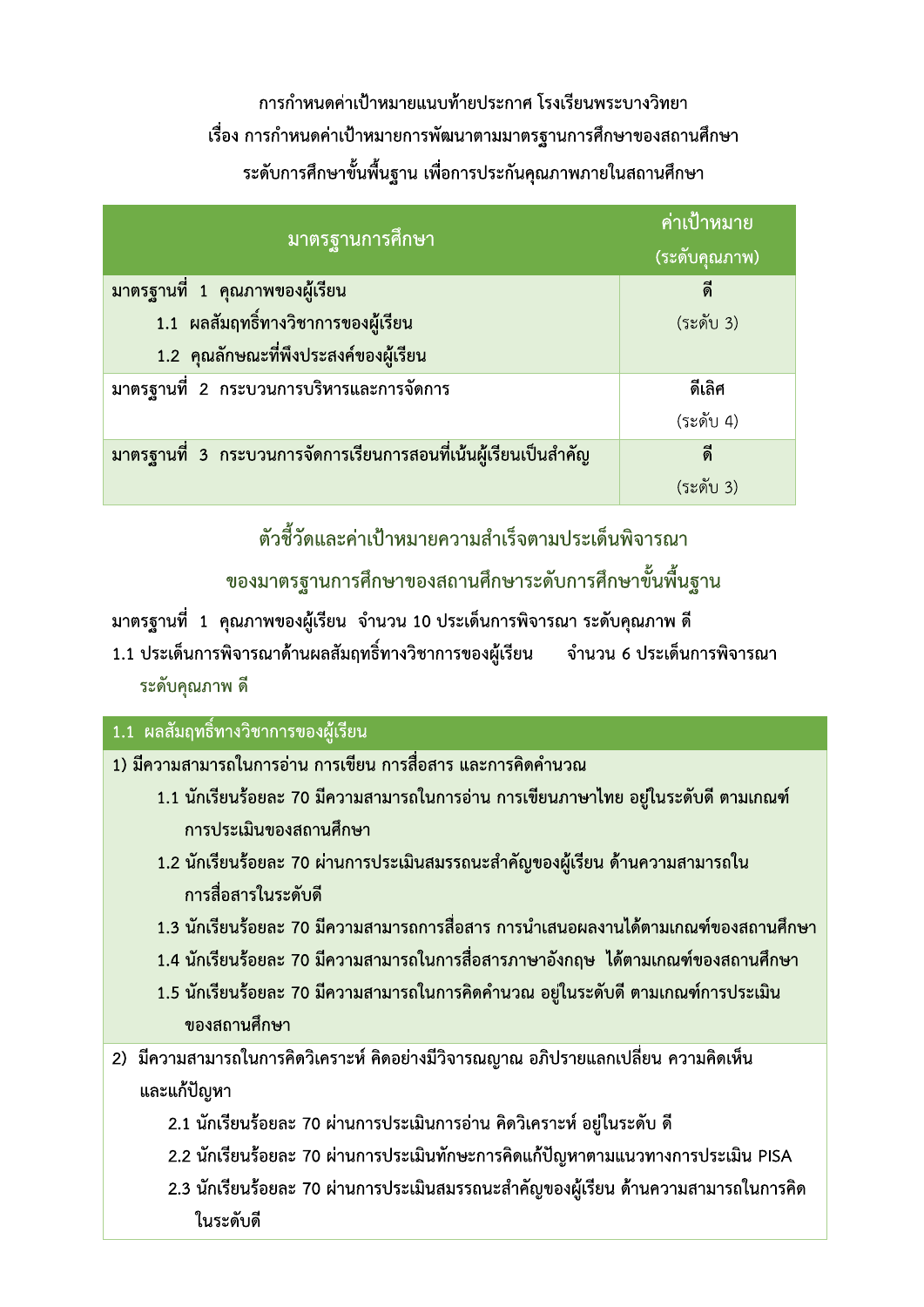- 3) มีความสามารถในการสร้างนวัตกรรม
	- 3.1 นักเรียนทุกคนมีผลงาน จากการทำโครงงาน / สิงประดิษฐ์ และสามารถอธิบายหลักการ ีแนวคิด ขั้นตอนการทำงาน และปัญหาอุปสรรคของการทำงานได้
- ่ 4) มีความสามารถในการใช้เทคโนโลยีสารสนเทศและการสื่อสาร
	- 4.1 นักเรียนทุกคนมีความสามารถในการสืบค้นข้อมูลจากอินเตอร์เน็ต และสรุปความรู้ได้ด้วย ิตนเอง และอ้างอิงแหล่งข้อมูลที่ได้จากการสืบค้นทางเทคโนโลยีสารสนเทศ
	- 4.2 นักเรียนร้อยละ 70 ผ่านการประเมินสมรรถนะสำคัญของผู้เรียน ด้านความสามารถในการใช้ ้เทคโนโลยี ในระดับดี
	- 4.3 นักเรียนร้อยละ 70 มีทักษะด้าน Digital Literacy ในการเรียนรู้อย่างมีประสิทธิภาพ
- ่ 5) มีผลสัมฤทธิ์ทางการเรียนตามหลักสูตรสถานศึกษา
	- 5.1 นักเรียนร้อยละ 70 มีผลการเรียนเฉลี่ยตามหลักสูตรสถานศึกษามากกว่าระดับ 2.5 ขึ้นไป
- ่ 6) มีความรู้ ทักษะพื้นฐาน และเจตคติที่ดีต่องานอาชีพ
	- 6.1 นักเรียนร้อยละ 70 มีความรู้ ทักษะพื้นฐานและเจตคติที่ดีต้องานอาชีพ
	- 6.2 นักเรียนทุกคน มี ID Pan และ Portfolio เพื่อการศึกษาต่อและการประกอบอาชีพ
- 1.2 ประเด็นการพิจารณาด้านคุณลักษณะที่พึงประสงค์ของผู้เรียน จำนวน 4 ประเด็นการพิจารณา
	- ระดับคุณภาพ ดี

#### 1.2 คุณลักษณะที่พึงประสงค์ของผู้เรียน

- 1) การมีคุณลักษณะและค่านิยมที่ดีตามที่สถานศึกษากำหนด
	- 1.1 นักเรียนร้อยละ 70 ผ่านการประเมินคุณลักษณะอันพึงประสงค์ ในระดับดี
	- 1.2 นักเรียนทุกคนมีความรับผิดชอบ มีวินัย มีภาวะผู้นำและมีจิตอาสา
- 2) ความภูมิใจในท้องถิ่นและความเป็นไทย
	- 2.1 นักเรียนทุกคนร่วมกิจกรรมตามประเพณี วันสำคัญ และท้องถิ่น
	- 2.2 นักเรียนทุกคนมีพฤติกรรมที่แสดงออกถึงความรักในสถาบันหลักของชาติ และยึดมั่น การปกครองระบอบประชาธิปไตยอันมีพระมหากษัตริย์เป็นประมุข
	- ่ 2.3 นักเรียนทุกคนมีพฤติกรรมที่แสดงออกถึงความรักและภูมิใจในความเป็นไทย ประเพณี วัฒนธรรมและท้องถิ่น
- ่ 3) การยอมรับที่จะอยู่ร่วมกันบนความแตกต่างและหลากหลาย
	- 3.1 นักเรียนทุกคนอยู่ร่วมกันอย่างมีความสุขบนความแตกต่างทางวัฒนธรรม/ความคิดเห็นที่แตกต่าง
	- ่ 3.2 นักเรียนทุกคนมีทัศนคติที่ดีต่อบ้านเมือง มีหลักคิดที่ถูกต้อง และเป็นพลเมืองที่ดีของชาติ ี และเป็นพลเมืองโลกที่ดี มีคุณธรรมจริยธรรม
- 4) สุขภาวะทางร่างกาย และจิตสังคม
	- 4.1 นักเรียนร้อยละ 70 มีน้ำหนัก ส่วนสูง และพัฒนาการทางร่างกายเจริญเติบโตตามเกณฑ์มาตรฐาน ของกรมอนามัย กระทรวงสาธารณสุข
	- 4.2 นักเรียนร้อยละ 70 มีสมรรถภาพทางกายตามเกณฑ์มาตรฐานของกลมพลศึกษา หรือสำนักงาน ึกองทุนสนับสนุนการสร้างเสริมสุขภาพ (สสส.) ทุกข้อ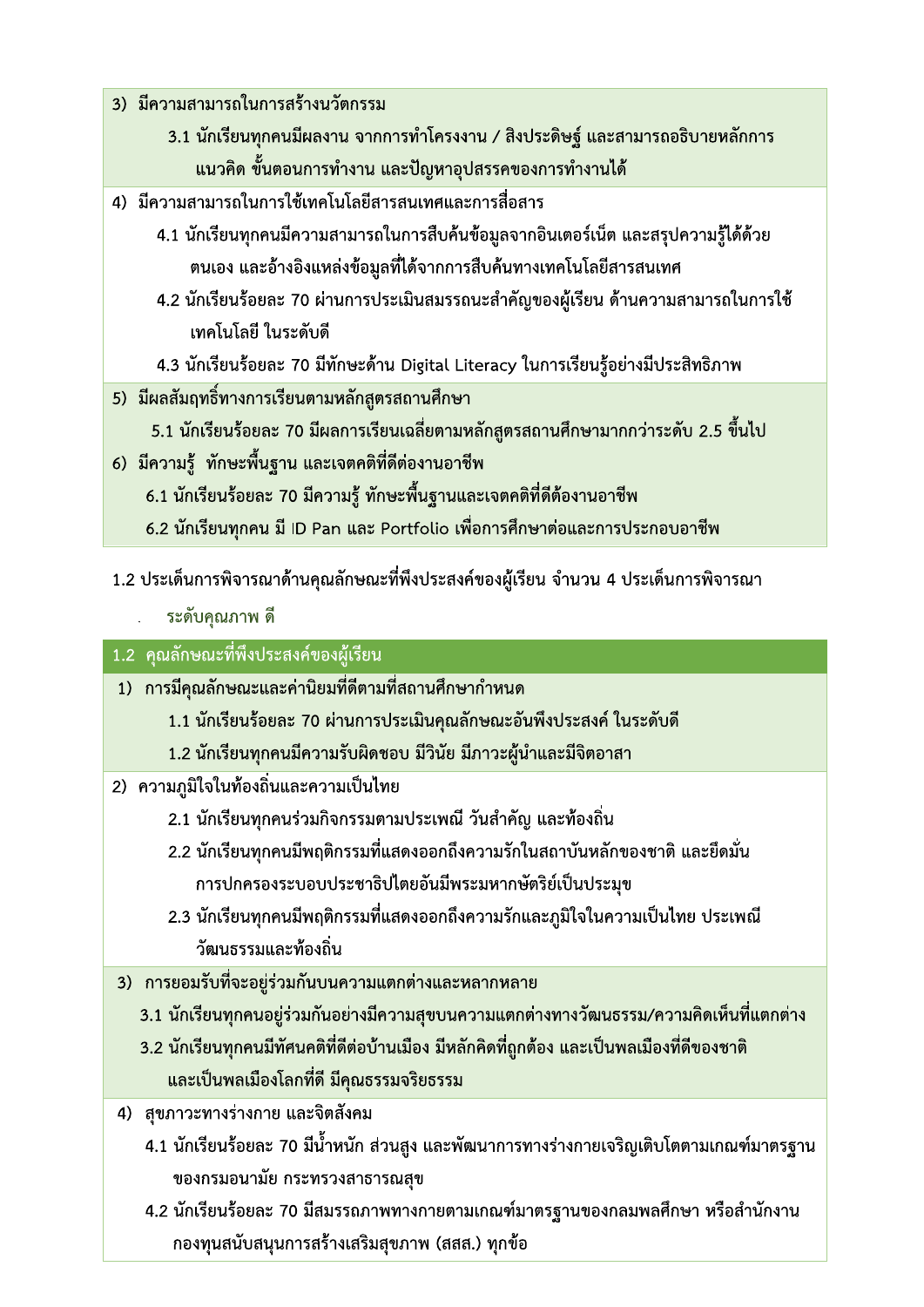- 4.3 นักเรียนทุกคนมีสุขภาพแข็งแรง แต่งกายสะอาดเรียบร้อย เครื่องใช้ส่วนตัวสะอาด และปฏิบัติตน ตามสุขบัญญัติ 10 ประการ
- 4.4 นักเรียนทุกคนหลีกเลี่ยงจากสิ่งมอมเมา ปัญหาทางเพศ การทะเลาะวิวาท และอบายมุขทุกชนิด
- 4.5 นักเรียนทุกคนมีความรู้ทักษะในการป้องกันตนเองจากภัยคุกคามรูปแบบใหม่
- 4.6 นักเรียนทุกคนมีพฤติกรรมที่แสดงออกในการดำเนินชีวิตที่เป็นมิตรกับสิ่งแวดล้อม และมีจิตสาธารณะ
- 4.7 นักเรียนร้อยละ 70 ผ่านการประเมินสมรรถนะสำคัญของผู้เรียน ด้านความสามารถในการใช้ ทักษะชีวิต ในระดับดี

ิมาตรฐานที่ 2 กระบวนการบริหารและการจัดการ 6 ประเด็นการพิจารณา

### ระดับคุณภาพ ดีเยี่ยม

- ่ 2.1 มีเป้าหมายวิสัยทัศน์และพันธกิจที่สถานศึกษากำหนดชัดเจน สอดคล้องกับบริบทของสถานศึกษา ้ความต้องการชัดเจน สอดคล้องกับบริบทของสถานศึกษา ความต้องการชองชุมชน นโยบายรัฐบาล แผนการศึกษาแห่งชาติ เป็นไปได้ในการปฏิบัติทันต่อการเปลี่ยนแปลง
- 2.2 มีระบบบริหารจัดการคุณภาพของสถานศึกษาที่ชัดเจนมีประสิทธิภาพ ส่งผลต่อคุณภาพตามมาตรฐาน การศึกษาของสถานศึกษา โดยความร่วมมือของผู้เกี่ยวข้องทุกฝ่าย มีการนำข้อมูลมาใช้ในการปรับปรุง ิพัฒนางานอย่างต่อเนื่องและเป็นแบบอย่างได้
- 2.3 มีการดำเนินงานพัฒนาวิชาการที่เน้นคุณภาพผู้เรียนอย่างรอบด้านตามหลักสูตรสถานศึกษาและ ทุกกลุ่มเป้าหมาย เชื่อมโยงกับชีวิตจริงและเป็นแบบอย่างได้
- ่ 2.4 มีการพัฒนาครูและบุคลากรให้มีความเชี่ยวชาญทางวิชาชีพ ตรงตามความต้องการของครูและ สถานศึกษาและจัดให้มีชุมชนการเรียนรู้ทางวิชาชีพเพื่อพัฒนางาน
- ่ 2.5 มีการจัดสภาพแวดล้อมทางกายภาพและสังคมที่เอื้อต่อการจัดการเรียนรู้อย่างมีคุณภาพและมีความ ปลอดภัย
- ่ 2.6 มีการจัดระบบเทคโนโลยีสารสนเทศเพื่อสนับสนุนการบริหารจัดการและการจัดการเรียนรู้ที่เหมาะสมกับ สภาพของสถานศึกษา

ิ มาตรฐานที่ 3 กระบวนการจัดการเรียนการสอนที่เน้นผู้เรียนเป็นสำคัญ 5 ประเด็นการพิจารณา

| <u>ีระดั</u> บคุณภาพ ดี                                                                             |
|-----------------------------------------------------------------------------------------------------|
| 3.1 จัดการเรียนรู้ผ่านกระบวนการคิดและปฏิบัติจริง และสามารถนำไปประยุกต์ใช้ในชีวิตได้                 |
| ครูร้อยละ 70 ของทุกกลุ่มสาระการเรียนรู้ จัดการเรียนรู้เน้นกระบวนการคิด และให้ผู้เรียนฝึกปฏิบัติจริง |
| ีตามมาตรฐานการเรียนรู้ ตัวชี้วัดของหลักสูตรสถานศึกษา และสามารถนำไปประยุกต์ใช้ในชีวิตได้             |
| 3.2 ใช้สื่อ เทคโนโลยีสารสนเทศและแหล่งเรียนรู้ที่เอื้อต่อการเรียนรู้                                 |
| ้ครูร้อยละ 70 ของทุกกลุ่มสาระการเรียนรู้ ใช้สื่อการเรียนรู้ที่หลากหลาย ใช้เทคโนโลยีสารสนเทศและ      |
| แหล่งเรียนรู้ ภูมิปัญญาท้องถิ่นที่เอื้อต่อการเรียนรู้                                               |